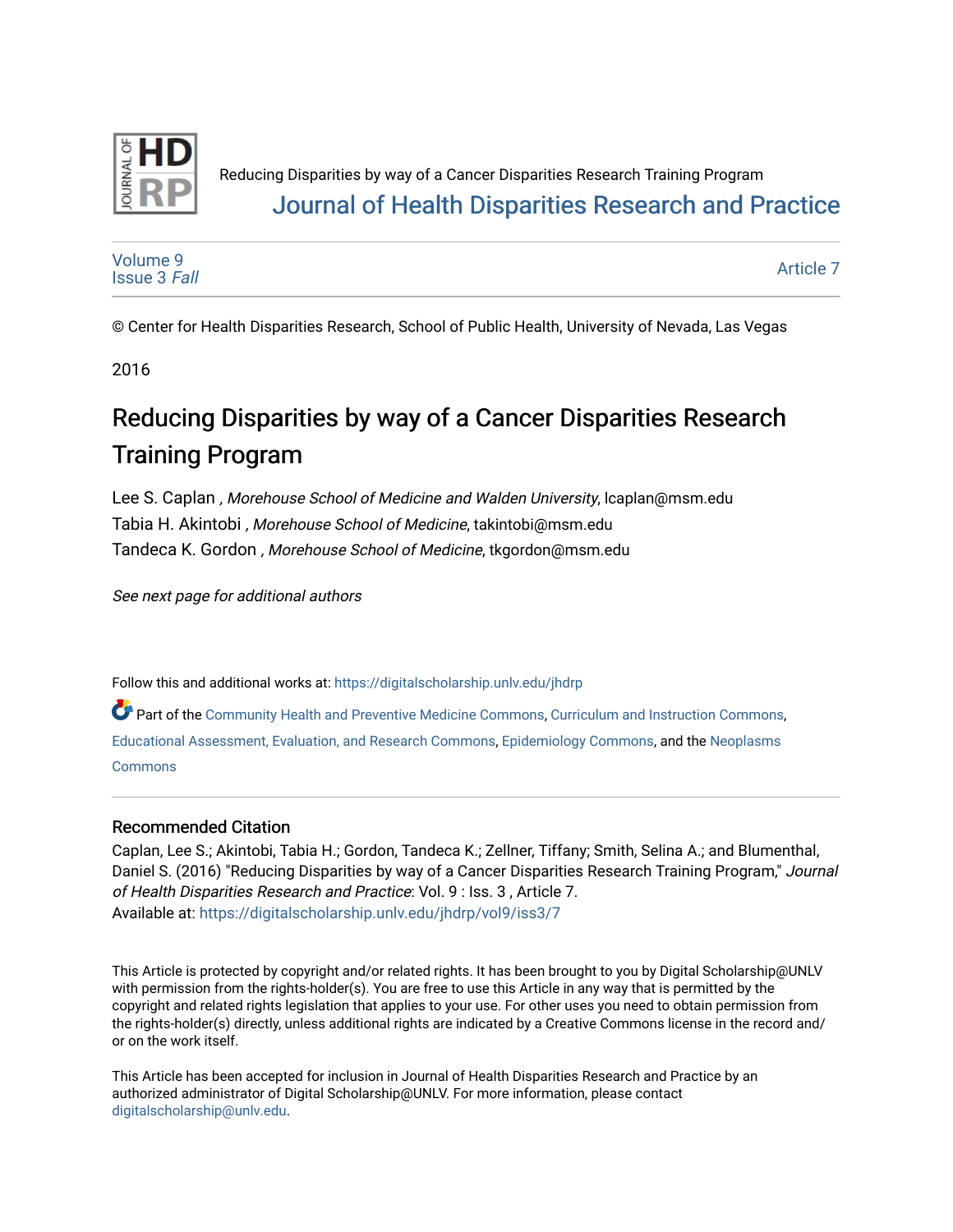#### **Abstract**

Background: For minority populations, there is a continuing disparity in the burden of death and illness from cancer. Research to address this disparity should be conducted by investigators who can best understand and address the needs of culturally diverse communities. However, minorities are underrepresented in health-related research. The goal of this project was to develop and evaluate an approach to motivating and preparing master's degree students for careers dedicated to cancer disparities research.

Method: A Cancer Disparities Research Training Program (CDRTP) was initiated in 2010. The program consists of coursework, practicum experiences, and research opportunities. Assessment of the curriculum is based on monitoring achievement of evaluation indicators and includes a quantitative assessment and qualitative approach.

Results: In its first three years, the program graduated 20 trainees, all of whom were minorities (18 African Americans and two Asians). When asked about career goals, two-thirds of the trainees indicated interest in pursuing careers in research on cancer prevention and control. The trainees expressed high satisfaction with the courses, instructor, materials, and curriculum. Although trainees had suggestions about course details, evaluations overall were positive. Across focus groups, three recurrent themes emerged regarding activities to enhance the student experience: having a wider variety of topics, more guest speakers, and field trips.

Conclusion: The CDRTP was intended to recruit students – primarily African Americans – into research on prevention and control of cancer disparities. Although final evaluation of the program's overall outcome will not be available for several years, a preliminary evaluation indicates the program is being successful.

#### Keywords

cancer prevention; cancer disparities; minority researchers; training; curriculum

#### Cover Page Footnote

Funding Sources: The National Cancer Institute of the NIH (Grant # R25 CA136438), the Centers for Disease Control and Prevention (CDC) Health Promotion and Disease Prevention Research Center (Grant # 1U58DP005945-01), the National Institute on Minority Health and Health Disparities (NIMHHD) (Grant #S21MD000101) and the National Center for Advancing Translational Sciences of the National Institutes of Health under Award Number UL1TR000454.

#### **Authors**

Lee S. Caplan, Tabia H. Akintobi, Tandeca K. Gordon, Tiffany Zellner, Selina A. Smith, and Daniel S. Blumenthal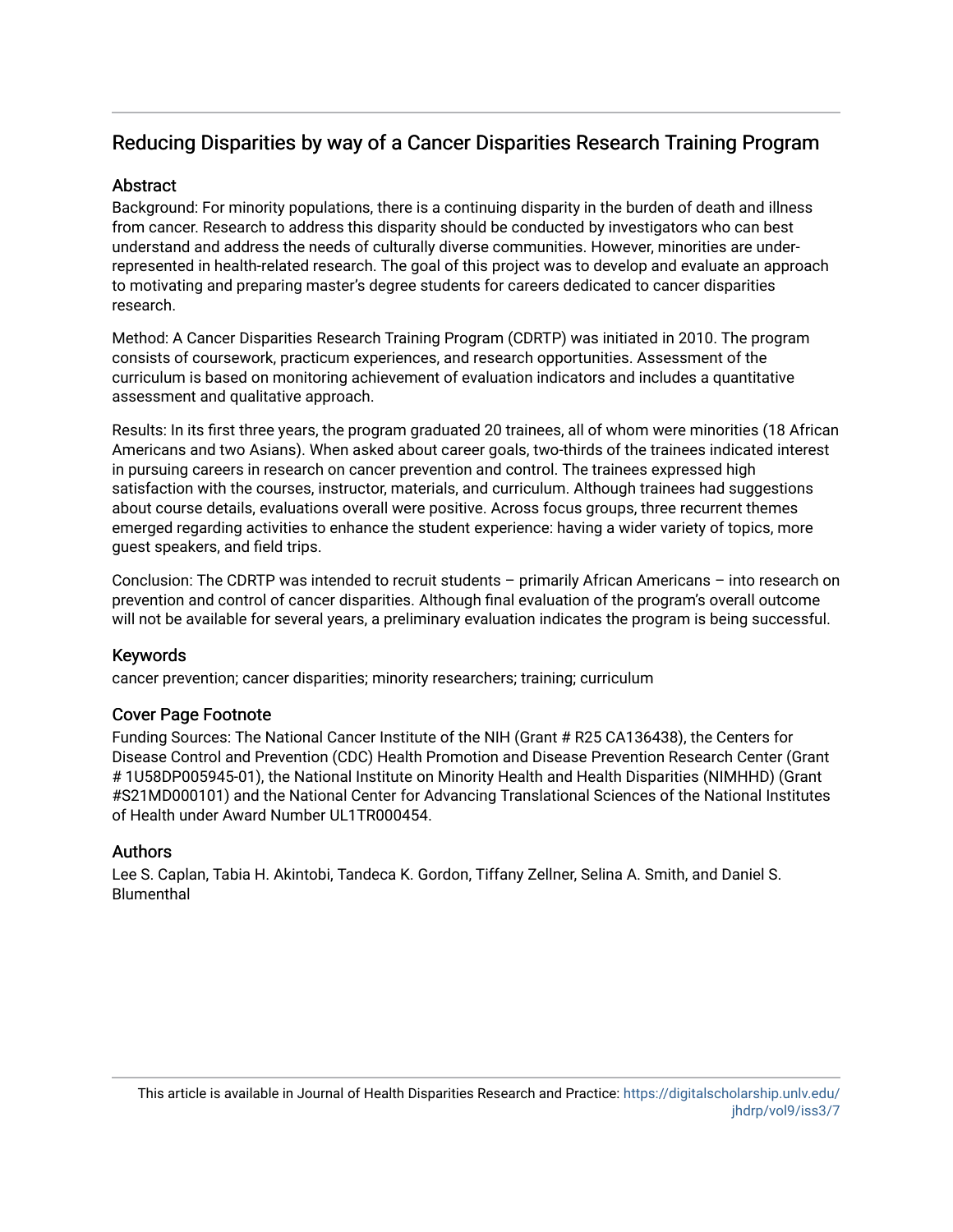

## **Journal of Health Disparities Research and Practice Volume 9, Issue 3, Fall 2016, pp. 103-114**

© 2011 Center for Health Disparities Research School of Community Health Sciences University of Nevada, Las Vegas

## **Reducing Disparities by way of a Cancer Disparities Research Training Program**

Lee S. Caplan, MD, MPH, PhD, Morehouse School of Medicine and Walden University Tabia H. Akintobi, PhD, MPH, Morehouse School of Medicine Tandeca King Gordon, EdD, MEd, Morehouse School of Medicine Tiffany Zellner, MPH, CPH, Morehouse School of Medicine Selina A. Smith, PhD, MDiv, Medical College of Georgia Daniel S. Blumenthal, MD, MPH, Morehouse School of Medicine

#### **ABSTRACT**

Background: For minority populations, there is a continuing disparity in the burden of death and illness from cancer. Research to address this disparity should be conducted by investigators who can best understand and address the needs of culturally diverse communities. However, minorities are under-represented in health-related research. The goal of this project was to develop and evaluate an approach to motivating and preparing master's degree students for careers dedicated to cancer disparities research.

Method: A Cancer Disparities Research Training Program (CDRTP) was initiated in 2010. The program consists of coursework, practicum experiences, and research opportunities. Assessment of the curriculum was based on monitoring achievement of evaluation indicators and included a mixed methodology approach characterized by qualitative and quantitative data collection.

Results: In its first three years, the program graduated 20 trainees, all of whom were minorities (18 African Americans and two Asians). When asked about career goals, two-thirds of the trainees indicated interest in pursuing careers in research in cancer prevention and control. The trainees expressed high satisfaction with the courses, instructor, materials, and curriculum. Although trainees had suggestions about course details, evaluations overall were positive. Across focus groups, three recurrent themes emerged regarding activities to enhance the trainee experience: having a wider variety of topics, more guest speakers, and field trips.

Conclusion: The CDRTP was intended to recruit students – primarily African Americans – into research on prevention and control of cancer disparities. Although final evaluation of the program's overall outcome will not be available for several years, this preliminary evaluation indicates early program success.

**Keywords:** cancer prevention, cancer disparities, minority researchers, training, curriculum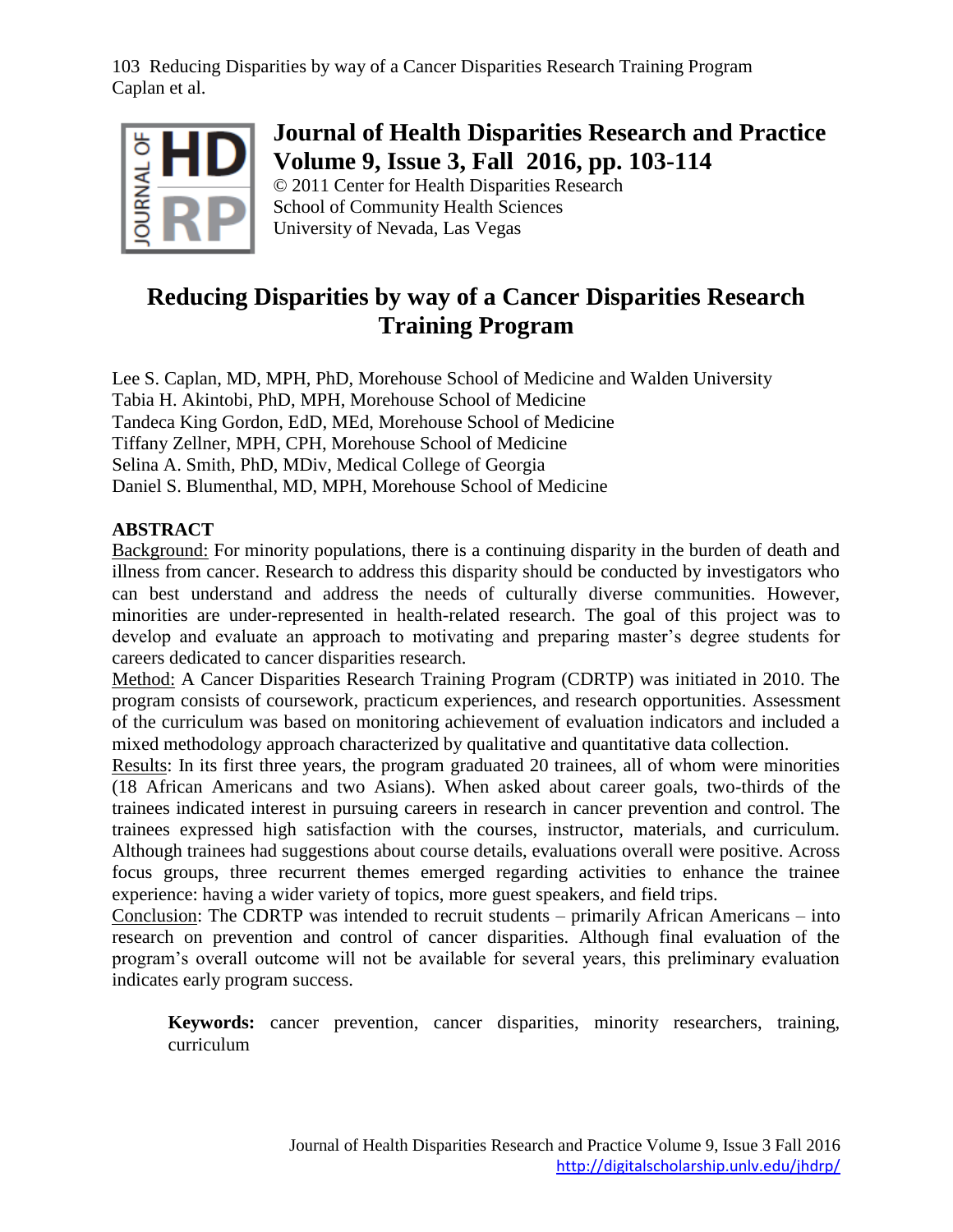#### **INTRODUCTION**

The US population is currently more racially and ethnically diverse than at any time in the nation's history (US Census Bureau, 2011). According to the 2010 U.S. Census, racial and ethnic minority groups compose 36.3% of the population. These groups include African Americans, Latinos, American Indians or Alaska Natives, Asian Americans, and Native Hawaiians or Pacific Islanders. There is a continuing disparity in the burden of death and illness experienced by minority populations (Shavers, et al. 2005). More than 80% of these deaths fall within the major health areas of heart disease/stroke, homicide/accidents, cancer, infant mortality, cirrhosis, and diabetes.

The overall African American cancer death rate is greater than that for all other ethnic groups, and the disparity, as measured by the Black: White cancer-related mortality ratio, continues to be large (American Cancer Society, 2013). For all cancer sites combined, African American men have a 20% higher incidence rate and a 31% higher cancer death rate than White men, whereas African American women have a 6% lower incidence rate but a 15% higher death rate than White women. For nearly all cancer sites, incidence and death rates are consistently higher for African Americans than for Whites and other racial/ethnic groups. African Americans also have the shortest five-year survival rate of any US racial/ethnic group.

Explanations for these inequalities relate to disparities in socioeconomic status, including income and education; to economic barriers to early detection and treatment services; and to the impact of racial discrimination on these factors (Blackman and Masi, 2006; Wheeler, et al. 2013; Gerend and Pai, 2008; Hirschman, et al. 2007; and Du, et al. 2008). Relative to 10% of Whites, 28% of African Americans live below the poverty line (DeNavas-Walt, et al. 2012). Poor and uninsured people are more likely to be diagnosed later, receive substandard clinical care and services, and die of disease.

Although increased resources for research into health disparities are needed, resources alone cannot resolve these disparities (Yancey, et al. 2006 and Meyer, et al. 2013). A significant portion of the research should be conducted by investigators who can understand and address the needs of culturally diverse communities, as there is no substitute for the innate knowledge of a culture combined with strong research skills (Pasick, et al. 2003). Underrepresented minority researchers bring unique perspectives to solving persistent disparities in their communities. This is true for the development of appropriate research goals, concepts, study designs, measurement tools, intervention strategies, analytic approaches, and interpretation, as well as for the acceptance of study methods and findings in the communities for which they are intended. Therefore, African Americans, including doctoral level and master's level researchers, should be represented in accordance with the demographics of cancer disparities.

Although under-representation of African Americans, Latinos, and American Indians is common within all professions, the problem of minority under-representation in health professions is of particular concern. In addition to less access to health care, public health, and preventive services among under-represented minorities, under-representation of these racial and ethnic groups in the health care workforce may be a contributing factor to health disparities. There is a need to increase the numbers of minority scientists, particularly in academic medicine. In 2011, only 21.5% of faculty members in U.S. medical schools were members of a minority group, with only 2.9% being African American (Association of American Medical Colleges, 2012). In addition, more than 30% of White faculty members were full professors relative to less than 20% for any minority group. Only 11.3% were African Americans. Approximately onethird of African American medical school faculty members work at historically black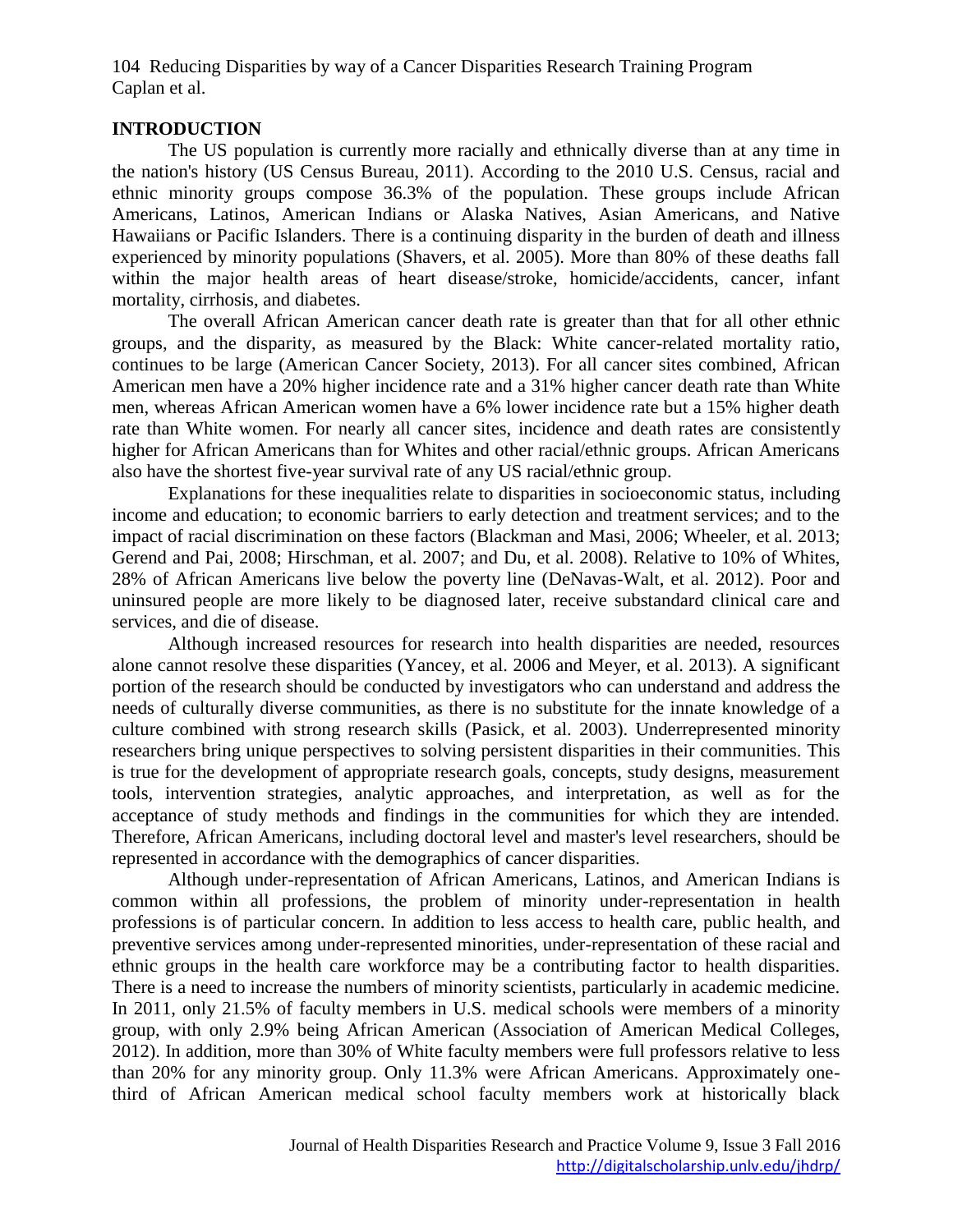institutions. Most majority institutions, including many that are involved in federally-funded health disparities research, have only a small number of African American and Latino researchers. Academic public health programs situated at historically black colleges and universities (HBCUs) can be utilized to address and reduce racial and ethnic health disparities. The proportion of minorities in health-related research is less than in the health service professions and substantially less than in the US population (National Academy of Sciences, 2000). In NIH-funded research, the disparities are also evident. There are significant disparities in National Institutes of Health (NIH) R01-funding probability for Black applicants (13.2 percentage points less likely,  $P < .001$ ), compared to White applicants. In fact, only 1.4% of R01 applicants identified as Black (Ginther, et al. 2011). In addition, the percentage of African American or Black applicants who applied for grants in the basic sciences was 1%, compared to 64.6% for White applicants (National Institutes of Health, 2012). Furthermore, despite comprising 12.6% of the US population in 2010, African Americans or Blacks accounted for only 1.1% of NIH principal investigators receiving research project grants, compared to Whites who comprised 72.4% of the US population and accounted for 71% of NIH principal investigators receiving research project grants. A significant disparity persisted even after controlling for education, country of origin, training, employer characteristics, previous research awards, and publication record (National Institutes of Health, 2012).

In 2010, more than 30% of students enrolled in U.S. schools of public health identified themselves as racial/ethnic minorities (Hartman, et al. 2011). These minority students have historically not been provided the impetus and support to pursue doctoral training and careers in research (Pasick, et al. 2012). In 2010, the ethnic breakdown of new students enrolled in doctoral programs in US schools of public health was 67.9% White, 11.5% African American, 7.4% Hispanic, 12.2% Asian, 0.5% American Indian/Alaska Native, and 0.4% Native Hawaiian/Pacific Islander; the breakdown for the general population was 72.4% White, 12.6% African American, 16.3% Hispanic, 4.8% Asian, 0.9% American Indian/Alaska Native, and 0.2% Native Hawaiian/Pacific Islander (Association of Schools of Public Health, 2011).

Various programs funded by the federal government have goals of increasing research on racial/ethnic diversity in medicine and health-related fields, and many of these programs deal specifically with cancer (Yancey, et al. 2006; Pasick, et al. 2003; Pasick, et al. 2012; Association of Schools of Public Health, 2011; Kelly, et al. 2006; Michalek and Johnson, 2004; Waterbor, et al. 2002; Dores, et al. 2006; Le Gardeur and Lopez-S, 2000; Heimburger, et al. 2000; Ashley, et al. 2000; Le Gardeur, et al. 1993; Huth, 1991; and Costanza and Gaw, 1987). However, few programs are targeted to minority master's level students to encourage them to pursue further training and/or careers in research on cancer prevention and control (Yancey, et al. 2006; Pasick, et al. 2003; Pasick, et al. 2012). The goal of the present project was to develop and evaluate an approach to motivating and preparing master's degree students for careers partly or entirely dedicated to research on cancer disparities. Although graduates of the program are not likely to become independent investigators without further training, the program does represent an important component of the pipeline to doctoral education. Further, graduates can make important contributions to cancer disparities research by working as members of research teams. The program was developed, implemented, and evaluated at the Morehouse School of Medicine (MSM), a historically Black medical school that has a long history of training minority health professionals and researchers.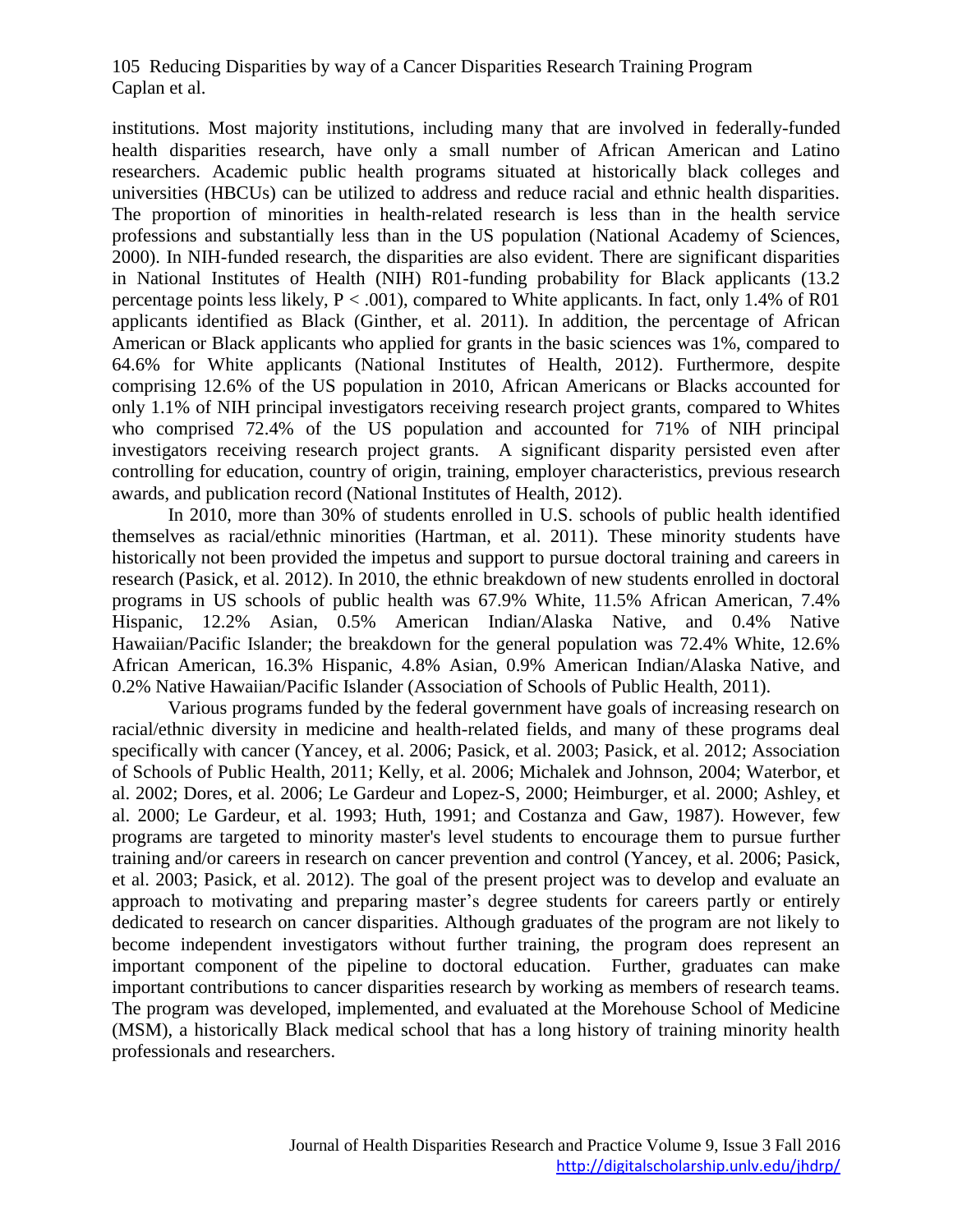#### **METHODS**

With support from a National Cancer Institute R25 cancer education research grant, a Cancer Disparities Research Training Program (CDRTP) was initiated in 2010 and continues to function at this time. The MSM IRB reviewed the project and deemed it to be exempt from human subject concerns. Each year, first-year students from the MSM Master of Public Health (MPH) program and fellows from the MSM Master of Science in Clinical Research (MSCR) program were recruited to participate in the program which could accommodate a maximum of 10 trainees per year. There were five students accepted into the program in year one, six in year two, and nine in year three.

The program consists of three components: coursework, practicum experiences, and research opportunities. In order to graduate the program and obtain a certificate in cancer prevention and control, it was necessary to complete all three components (see Figure 1). The coursework, developed by the study team specifically for the training program, included two two-credit courses, one in cancer epidemiology and one in cancer prevention and control. MSM faculty members delivered lectures, as did guest experts from Emory University, the Centers for Disease Control and Prevention (CDC), the American Cancer Society (ACS), and Children's Health Care of Atlanta. Grant funds were used to pay the tuition and fees for the two courses, but not to pay for the practicum experiences and research opportunities.



The Cancer Epidemiology course provides the trainees with an overview of the concepts and tools fundamental to the understanding, design, and conduct of cancer epidemiology studies. A theoretical framework is presented, providing an overview of the biology of cancer as well as the major epidemiologic concepts relating to cancer epidemiology. The major cancer sites, breast, lung, colon, prostate, cervix, and skin, are described and reviewed in relation to incidence and mortality, risk factors, and methodological issues involved in studying these cancers. Major risk factors for cancer, including tobacco, nutrition, infections, and environmental exposures are presented. During the course, trainees are expected to acquire effective skills to critique cancer epidemiologic literature and to draft a proposal to evaluate a specific exposure-disease hypothesis. They are also expected to be aware of and to understand the methodologic issues in cancer studies that make the epidemiology of cancer different from that of other diseases, the pathophysiology of cancer, and major cancer patterns and trends in the US and internationally. Throughout, disparities in cancer incidence, mortality, and survival rates are emphasized.

The Cancer Prevention and Control course covers the spectrum of cancer control, from surveillance to epidemiology to intervention research, including levels for the individual, family,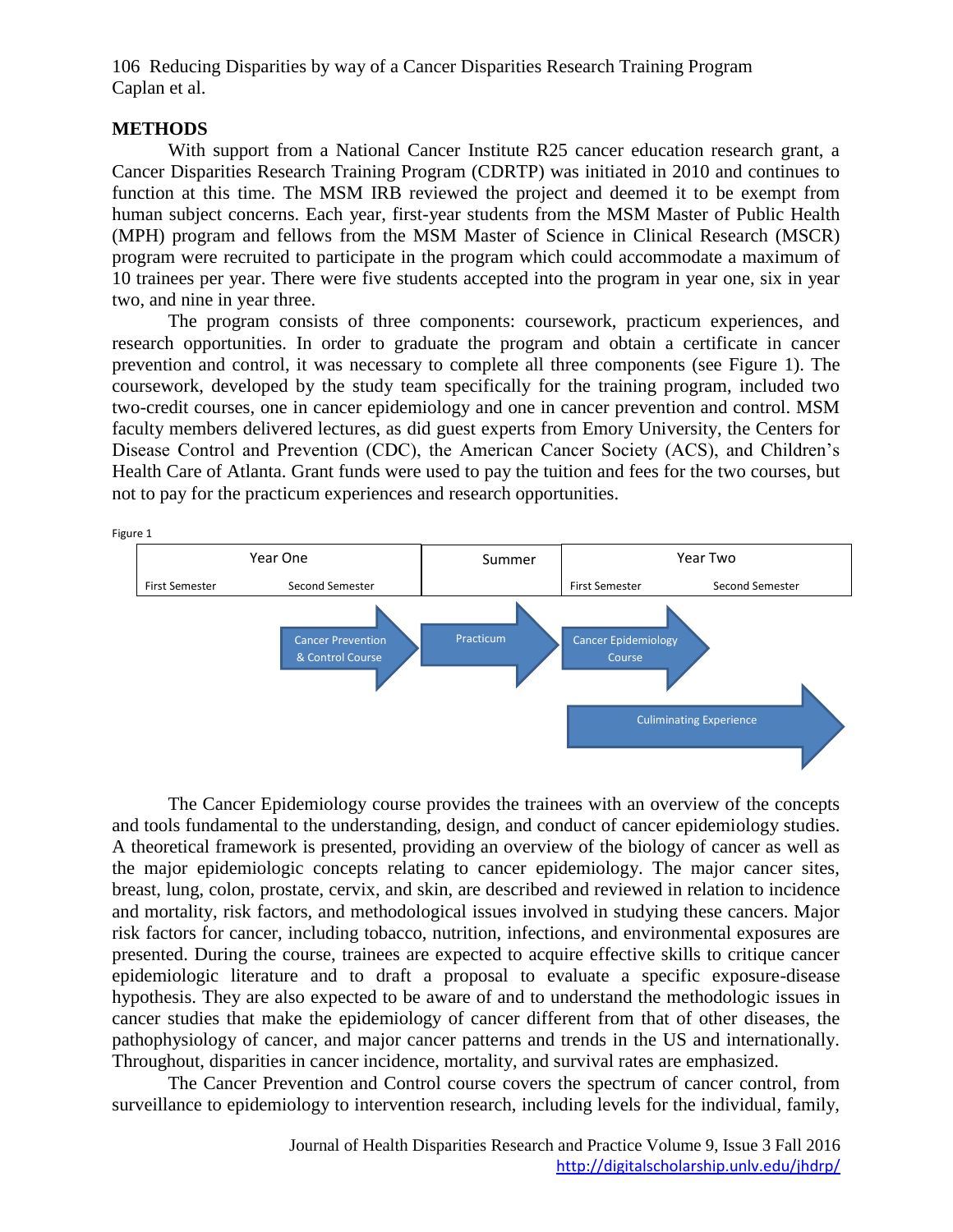community, and society. The concepts of cancer prevention, screening, and survivorship are examined. Several areas of prevention, including tobacco, nutrition, and physical activity, are presented, highlighting research on health promotion and cancer prevention. Trainees are expected to become familiar with the major cancer sites and their modifiable risk factors and preventive factors. Approaches to reducing disparities in cancer incidence, mortality, and survival rates are a focus of the course.

The practicum experiences are based on the model implemented in the MSM Master of Public Health (MPH) program, in which a three-month practicum experience of 40 hours per week for a total of 360 hours is a requirement for all students, regardless of prior experience or training. The Cancer Prevention and Control Practicum in the CDRTP meets this MPH requirement. The practicum experiences are designed to enhance the understanding and application of knowledge and research findings in cancer disparities to public health settings by providing an opportunity to gain practical experience, at an appropriate level and content, in the field of cancer prevention and control. Participation in the practicum experiences provides trainees with the opportunity to integrate and apply knowledge acquired through classroom learning in a work environment related to public health cancer prevention and control, allowing them to observe and learn from professionals in the field. This experience is designed to encourage, enhance, and support the effective use of the worksite experience as an integral part of the education and training of future cancer researchers. It provides a structured, supervised work experience to strengthen the skills of new graduates, making them more competent when joining the workforce. Practicum experience opportunities are made available in a variety of settings, including the American Cancer Society (ACS), the Centers for Disease Control and Prevention (CDC), and the MSM Prevention Research Center. The extent to which the practicum includes attention to disparities varies according to the practicum site and to the specific projects on which the students are working. Examples of the practicum experiences had by the trainees included "An Integrated Public Health Experience Addressing Community Health, Education, and Policy;" "Assessing Food Access and Availability in an Urban, Low-Income Neighborhood: Implications for Colorectal Cancer Risk;" "Association between Attributes of Acculturation and Cervical Cancer Screening Knowledge and Utilization among Haitian Women in South Florida; " and "Weight Change as a Predictor of Physical Activity Among African American women: Implications for Breast Cancer Recurrence."

The research opportunities are based on the models used in the MSM MPH and MSCR programs, in which the experience is a requirement for all students, regardless of prior experience/training. The research opportunities are designed to enhance the learning experience of trainees by having them apply the principles and methods learned during coursework in the preparation of a research manuscript and/or thesis. Participation provides trainees the opportunity to design and implement an original research study in which they demonstrate their ability to examine selected issues related to cancer prevention and control, review the relevant scholarly and professional literature, develop a research question that they would like to study, collect data or use secondary data, perform data analysis, and write a publishable manuscript or thesis based on this work. The purpose of this research opportunity is to ensure that trainees have the opportunity to become effectively involved in cancer prevention research. Examples of the research projects conducted by the trainees included "Effects of physical activity on symptoms of Depression and Fatigue among African American Breast Cancer Survivors;" "Factors Associated with the Utilization of Dental Services and the Awareness of Increased Oral Cancer Risks among Newly Incarcerated Adults in Georgia;" "Assessing Food Access and Availability in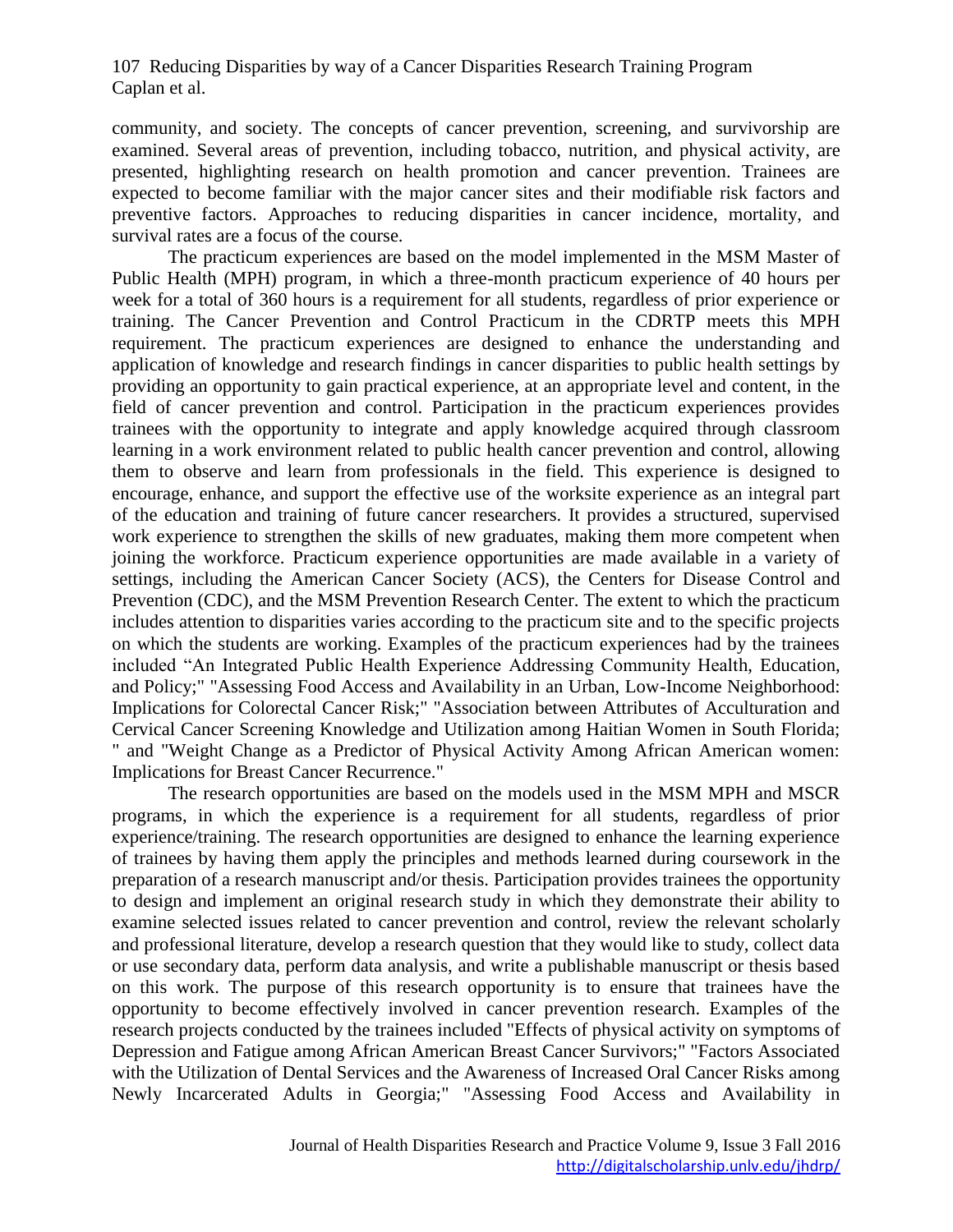Metropolitan Atlanta: Implications for Colorectal Cancer Incidence;" "Access to Health Information Technology in Adult Survivors of Childhood Cancer;" "Effects of Attributes of Acculturation on Cervical Cancer Knowledge, Beliefs and Screening Utilization Among Haitian Women in South Florida;" and "Weight Change as a Predictor of Physical Health, Functioning and Activity Among African American women: Implications for Breast Cancer Recurrence." Assessment Approach

Assessment of the curriculum was based on monitoring achievement of evaluation indicators. Quantitative assessment included the establishment of a database to track demographics of trainees and included data from a profile completed by each trainee upon entry into the program. A qualitative approach, through focus groups, was used to assess trainees' satisfaction, experience, and recommendations for the program.

Quantitative measures: Trainee satisfaction surveys were developed and administered at the end of each two semesters when the trainees completed their coursework. Surveys were adapted from others previously developed for use in the MSM MPH and MD programs. Satisfaction was ranked on a five-point Likert scale of Strongly Agree to Strongly Disagree. These assessments were conducted by analyzing frequencies associated with Likert scale and open-ended responses. Data analysis was conducted using PASW SPSS 18.0.

Qualitative measures: Three trainee focus groups were held at the end of the final course for each cohort, with an average of 3-8 participants per group. Focus group discussions provided an opportunity to gather the perspectives of the trainees based on their experience during the classroom component of their training. Trainees were asked about their experiences, skills developed, and recommendations for the CDRTP.

Members of the evaluation team of the CDRTP conducted the focus groups, in which trainees were encouraged to be open in their responses. All trainees were given the opportunity to participate. Of the 20 trainees who completed the program, 13 chose to participate in the discussions. Data derived were analyzed manually by two raters to identify trends and emergent themes based upon participant feedback. Overarching themes, responses mentioned most frequently, and recommendations were summarized in a report to program staff. Analysis was preceded by transcription of interviews conducted. Interviews were manually coded by at least two researchers. Once responses were independently coded, evaluation team members met to consolidate findings toward thematic analysis (Braun and Clarke, 2014). Instances of theme discrepancy were discussed until a consensus was reached. Key themes were determined following coder consensus to inform analysis of the results.

#### **RESULTS**

As seen in table 1, in its first three years, the program has graduated 20 trainees, all of whom are minorities (18 African Americans and two Asians). There were 15 women and five men. Of the graduates, 15 were MPH students and 5 were MSCR fellows. The areas of concentration for the MPH students included epidemiology, environmental health, and global health. Trainees were offered the option of completing either the courses only or the cancerrelated practicum only or the cancer-related research experience only or any two of the components only, in which case they would not receive a cancer prevention and control certificate. However, all but one trainee elected to complete the entire program: two courses, practicum, and research experience in cancer. In addition, a journal club in which most trainees participated was developed.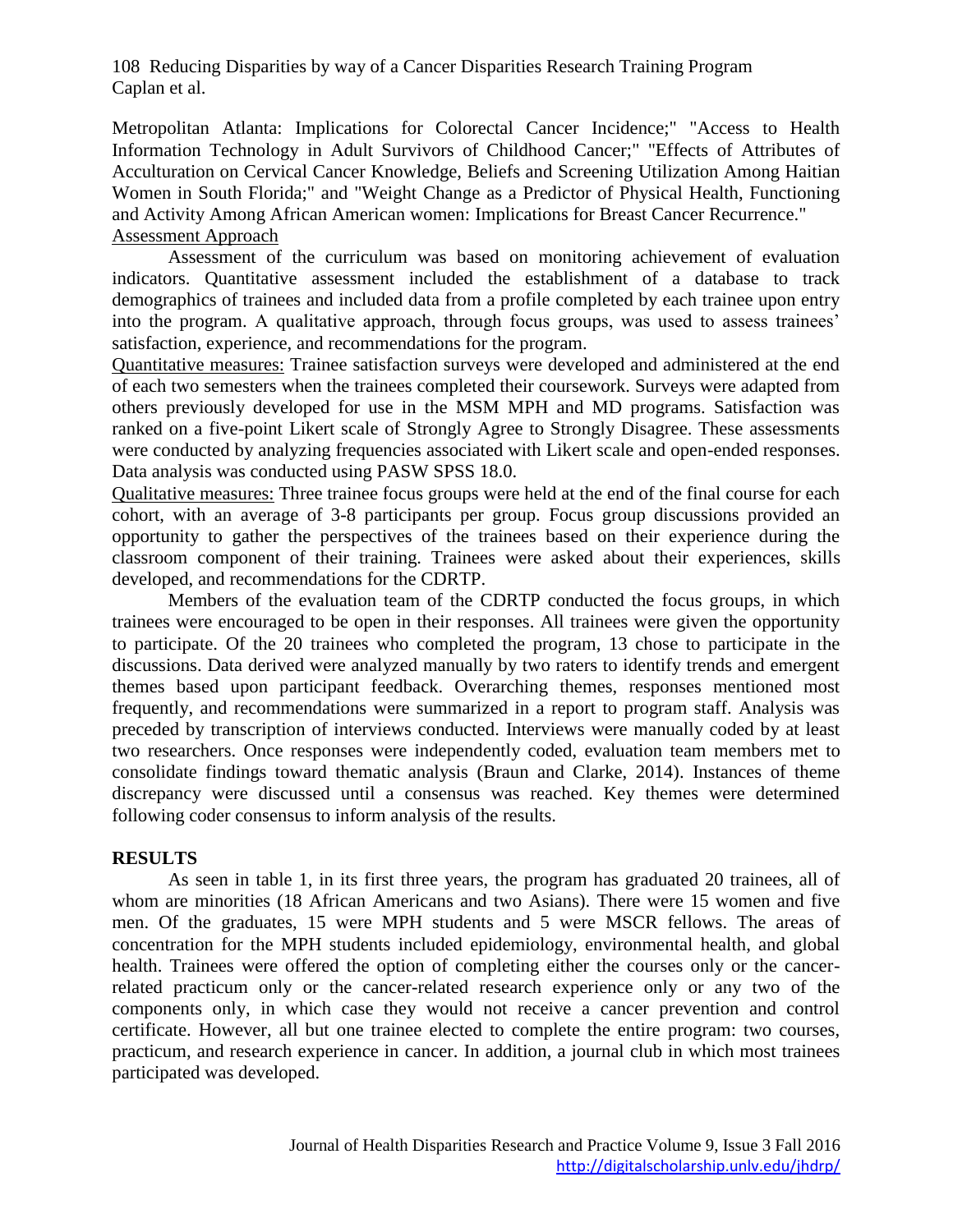| Table 1: Demographic Characteristics |                                                          | Total N=20 |
|--------------------------------------|----------------------------------------------------------|------------|
|                                      |                                                          | N(% )      |
| Race                                 | <b>Black/African American</b>                            | 18 (90%)   |
|                                      | Asian                                                    | $2(10\%)$  |
| Gender                               | Female                                                   | 15 (75%)   |
|                                      | Male                                                     | 5(25%)     |
| Current<br>Degree<br>Program         | Master of Public Health (MPH) Student                    | 15 (75%)   |
|                                      | Master of Science in Clinical Research<br>(MSCR) Student | 5(25%)     |
| Full<br><b>CDRTP</b><br>Program      | Yes                                                      | 19 (95%)   |
|                                      | N <sub>0</sub>                                           | 1(5%)      |

Quantitative: Eighteen trainees responded to the demographic profile questionnaire administered upon entry to the program (see table 2). Of these, twelve indicated that they had some exposure to or experience in cancer prevention and control other than the CDRTP. This included research conducted previously or concurrently with the CDRTP and various courses and conferences. One trainee had worked as a pediatric oncologist in Pakistan. When asked about career goals, eleven of the 18 indicated an interest in pursuing a career in cancer prevention and control research, although none mentioned disparities. Seven of the 15 MPH students mentioned pursuing a doctoral degree, either a PhD or an MD degree, although all indicated a desire to enter a career in research. Three of the five MSCR fellows already had a medical degree.

| Table 2: Demographic Profile Questionnaire     | Total N=18                                |            |
|------------------------------------------------|-------------------------------------------|------------|
|                                                |                                           | N(% )      |
| Highest<br>of<br>Level                         | Bachelor's Degree                         | 15 (83%)   |
| <b>Education Completed</b>                     | <b>Graduate Degree</b>                    | 3(17%)     |
| Previous<br>Cancer                             | Yes                                       | 12 (67%)   |
| Prevention<br>and<br><b>Control Experience</b> | N <sub>0</sub>                            | 6(33%)     |
| Five-Year<br>Career<br>Goals                   | Cancer Prevention and Control<br>Research | $11(61\%)$ |
|                                                | <b>Pursue Doctoral Degree</b>             | 7(39%)     |

Satisfaction surveys, administered to trainees at the end of each semester, gauged satisfaction with the Cancer Epidemiology course and the Cancer Prevention and Control course. The 20 trainees completed 40 satisfaction surveys, representing survey administration at the end of each of two semesters of coursework. Overall, trainees expressed high satisfaction with the courses, instructor, materials, and curriculum. For each area, more than half of the trainees strongly agreed that there was congruence between course description and content, clear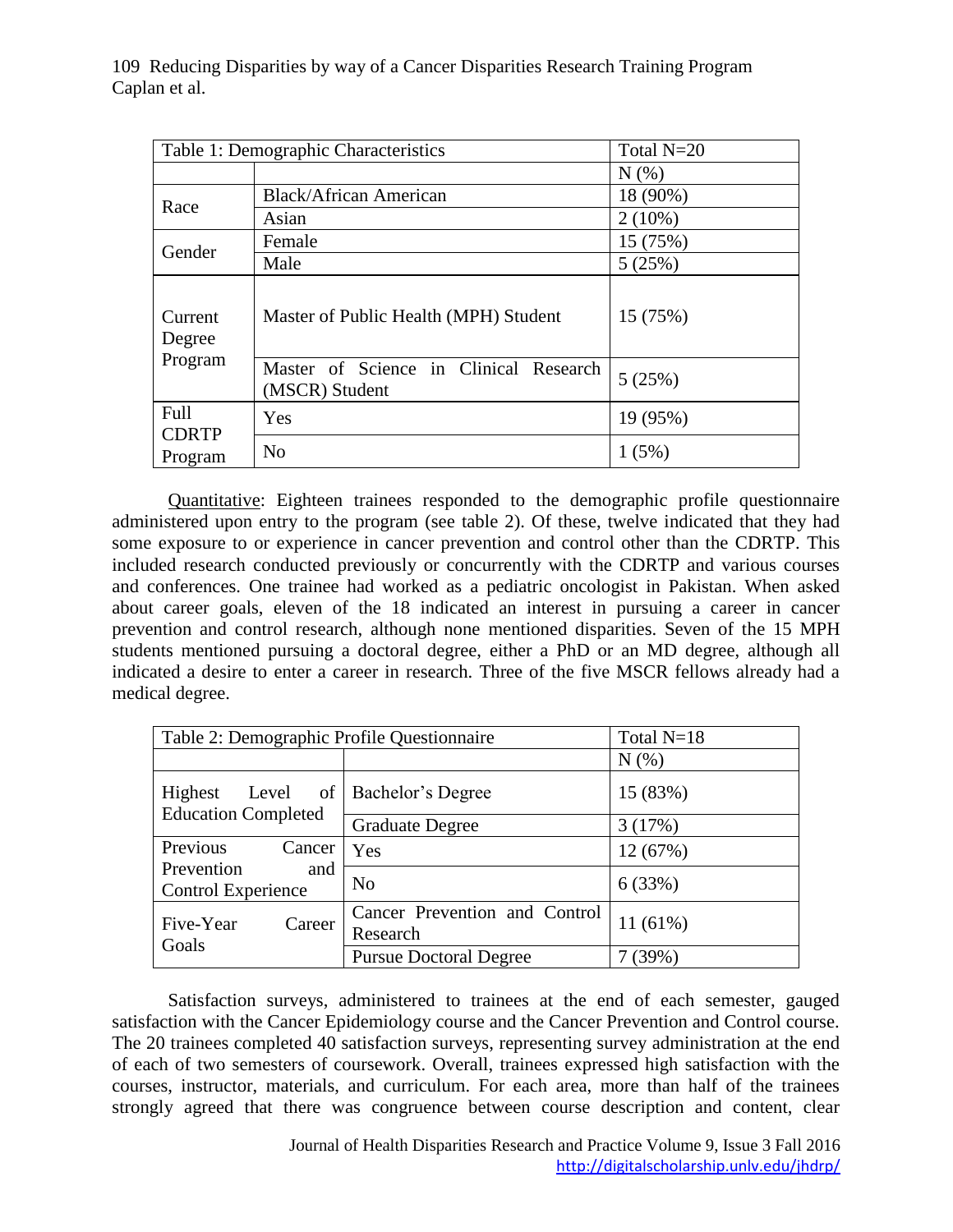expectations, and relevant course materials. Of the trainees, 77.5% agreed that they were satisfied with all aspects of the course. Eighty-five percent (85%) agreed that materials were relevant and easy to understand, and 82.5% agreed that the instructors answered questions in a complete and clear manner. The same proportion agreed that the Cancer Epidemiology course stimulated their interest in cancer epidemiology.

Qualitative: Focus groups were conducted to identify trends and emergent themes related to the trainees' course experiences, perspectives, and recommendations. The focus groups offered the trainees an opportunity to provide input regarding the format of the two courses, topic areas, and course organization. The trainees had suggestions about the details of the courses – for instance, the time at which the courses were offered, additional cancers (such as leukemia and lymphoma) that might be discussed, and the need for a more complete syllabus. Overall, the evaluations were positive, and trainees agreed that little needed to be changed.

The following summarizes the topics of the focus groups and presents selected responses of the participants representing themes that were identified.

Course expectations: When asked to describe how their experience compared to their expectations, most respondents stated that their experience in the course met or exceeded their expectations. One trainee shared the following insight:« …It is really interesting that different scientists come here and share their experience, their knowledge and we don't get this in other subjects. I mean, the subject [in other courses] is just taught by one subject matter expert, but here you have an exposure to different scientists from CDC or the American Cancer Society... »

Most Important Concept: When asked to indicate the most important concept that they learned, responses centered on increased knowledge related to types of cancers, prevention modes, and racial/ethnic risk factors. One trainee stated:« Because of the knowledge gained, I could talk to others about racial disparities when it comes to cancer. »

Course Enhancements: Three themes recurring across focus groups related to activities to enhance experiences of the trainees. These included having a wider variety of cancer lecture topics, inviting more guest speakers, and taking field trips. Suggestions for expanded course content included covering additional cancer sites, cancers associated with environmental factors, cancer rates in the U.S. versus other countries, cancer treatment and recovery, and cancer disparities. Their request for more guest lecturers was not only for lecture variety, but also as a way to network with leaders who potentially would share their experiences and establish relationships beyond the course. By having lecturers with different backgrounds and expertise, trainees felt they could learn a broader range of topics, and, if interested in similar work, could begin to negotiate practicum, thesis, or job placement. One trainee stated the following potential related to engaging with guest lecturers:

*"They invite you to know them, too. So they say come or call me or, you know, they involve you. So if you get a chance, you go there, talk to them, [and they] assist you. So you get more experience with creating a network, as you say.*"

Many trainees expressed the desire for learning to take place outside the classroom. Trainees suggested field trips, site visits, and attending conferences/presentations. Site visit suggestions included the CDC, the ACS, and Children's Healthcare of Atlanta.

Course Recommendations: When asked for recommendations regarding the course content or teaching/learning methods, changing the timing of the two courses and adding a special focus on general epidemiology, which would apply to the topic of cancer the foundational epidemiologic principles which the trainees were already taught in the required introduction to epidemiology course, were recommended most. With respect to course timing,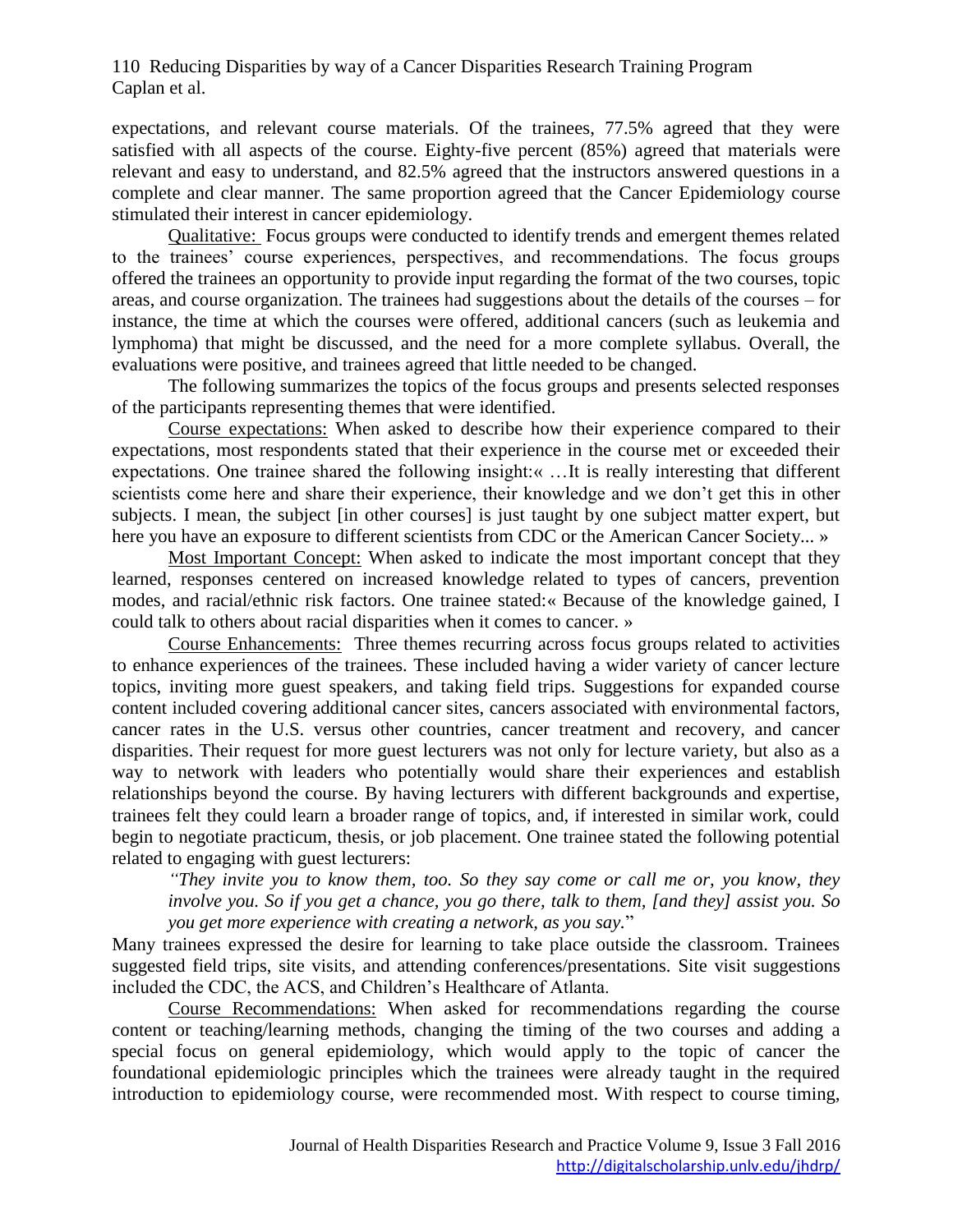trainees had various suggestions, including changing the time of day of the course. Further, they suggested offering the course once a week in a three-hour block versus twice a week for an hour and a half, to allow for topics to be discussed in more detail without a pause. One trainee said:

« I think it was better as it was before with just one a week with a longer [class of] three hours… The lectures were able to go more in depth for those three hours. There's more time for question and answers 'cause they weren't rushing through the presentation. I feel like sometimes the presenter would feel like they were rushing through or they wouldn't be able to cover all the content they wanted to present. »

With regard to adding more content on general epidemiology to the Cancer Epidemiology course, trainees in all focus groups recommended this addition. One trainee stated:

« It didn't reflect the true epidemiology course. It kind of reflected a cancer prevention course, but it wasn't like an epidemiology course. »« When we think of Epi, it's more so us learning how to do calculations or maybe us learning how to use different software like Epi Info, stuff like that…I don't know that and that's important. …that's something we should know if we're going out there trying to say that we're advanced entry level cancer epidemiologists, you know seeking different internships and fellowships. That's the least that we should know. We should definitely know software. »

We evaluated the program by contacting graduates by telephone to learn about their current activities and future plans. The average length of time between graduation and telephone follow-up was approximately two years and varied among the graduates. Indicators of success included publications, pursuit of doctoral degrees, and employment in research positions involving cancer disparities research.

Of the 15 MPH graduates, we were able to contact 11; of the five MSCR graduates, we were able to contact three. There has been one manuscript published, and there is one manuscript in preparation. One MPH graduate was enrolled in a PhD program (conducting research on triple-negative breast cancer), two were applying to PhD programs, two were applying to medical school, and one was applying for fellowships. Four MPH graduates were working in the field of cancer research, three as researchers and one as a manager. The remaining MPH graduate was applying for jobs in cancer research. Two of the three MSCR graduates were conducting cancer research (one in colorectal cancer and the other in prostate cancer), and the third was searching for a cancer research position.

#### **DISCUSSION**

The goal of this program was to guide master's level trainees into careers in research on cancer disparities. While the achievement of this goal cannot be fully evaluated for several more years, as many of the graduates search for jobs in order to earn income and pay back their loans, there are positive indicators in this preliminary evaluation. In fact, our preliminary results are in line with the results of the successful program in California entitled "The Minority Training Program in Cancer Control Research (MTPCCR) (Yancey, et al. 2006; Pasick, et al. 2003; and Pasick, et al. 2012). Among the graduates of our program, nearly 50% expressed interest in pursuing a doctoral degree, while 30% of alumni of the MTPCCR are currently enrolled in or have already completed doctoral programs. A key result from our program was that at least 40% are either currently performing cancer research or are planning to do so, and about 60% expressed an interest in doing cancer prevention and control research. These results compare favorably with those of the more established MTPCCR, for which 88% of alumni reported involvement in cancer research. Since disparities were the focus of our program, it seems most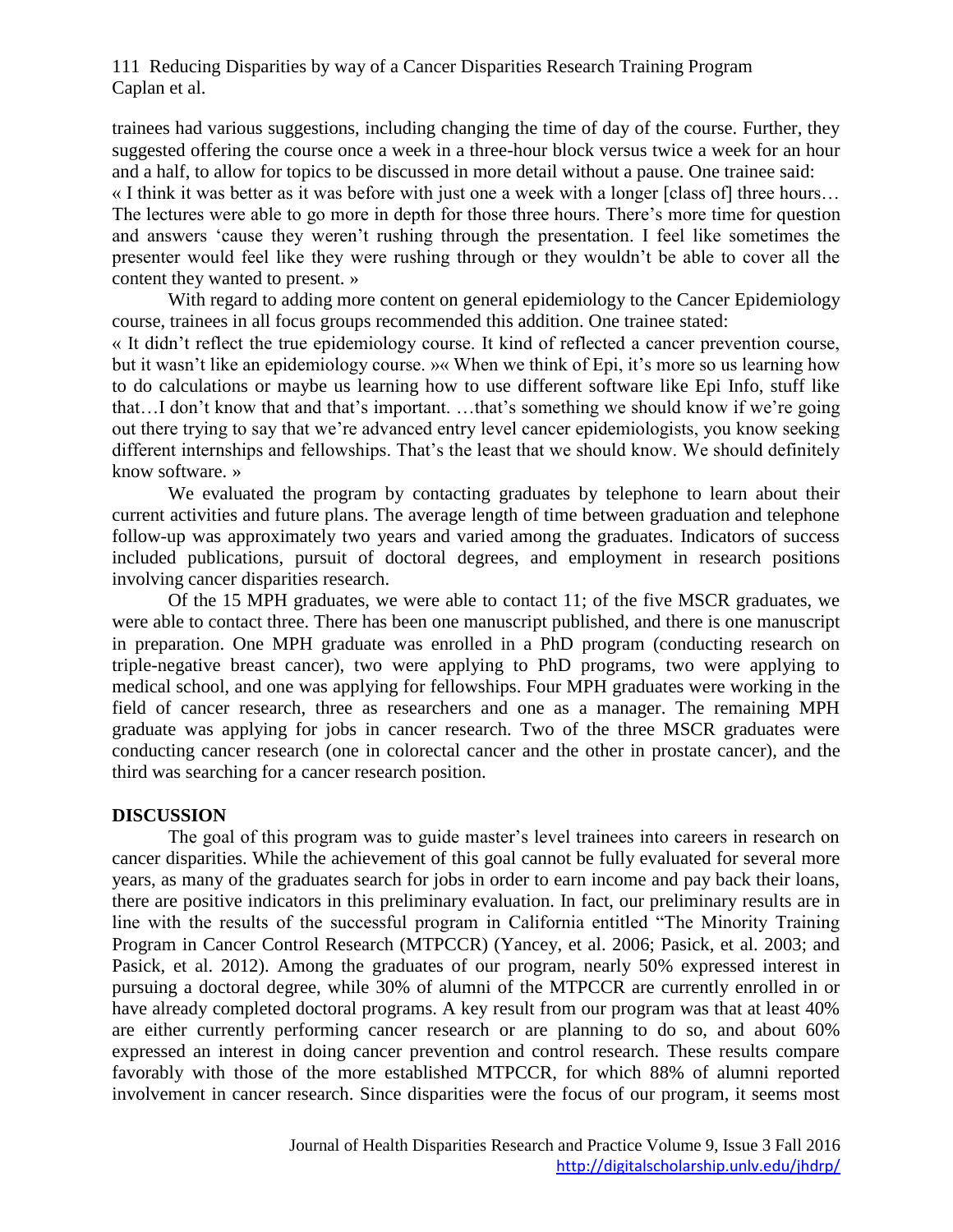likely that, for those graduates who do become active in research in cancer prevention and control, their research will address disparities. Although trainees did not mention disparities on the questionnaires, some did discuss disparities in the focus groups. Impact evaluation has recently begun as the evaluators of the CDRTP have launched an alumni survey to assess professional and education outcomes that participants attribute to their experience in the program.

It should be recognized that 15 of the 20 trainees were working toward an MPH, which is not a research degree. Those who are accepted to a PhD program will likely conduct research on cancer prevention and control. Those who are accepted into an MD program may eventually perform research or may limit their work to medical practice. Those whose terminal degree is an MPH may find work in a research program, but are unlikely to lead a research team or to serve as the principal investigator on a research project.

There was concern that some trainees would take the two courses simply because the grant paid for their tuition and textbooks, not because they were truly interested in cancer prevention and control. Nevertheless, all but one who enrolled participated in the entire program, including the practicum and research components, even though they were expected to pay tuition for those components.

All of the focus groups included the recommendation for increased content of general epidemiology; this was particularly voiced by the cohort of the Fall 2013 focus group. This class was the first to move through the MPH program as a generalist degree, without concentrations, although the program had earlier included more epidemiology. Thus, a student previously in the program would have had options for more focused instruction in this discipline and its practice. Based on focus group responses, trainees thought that the Cancer Epidemiology course would provide a stronger base in epidemiology than it did. The CDRTP addressed that concern by including more content on methodological issues in cancer epidemiology in the Fall 2014 course. In addition, the CDRTP also addressed the desire of many trainees to have field trips built into the curriculum. One session in the Fall 2014 course took place at the national office of the ACS in Atlanta. The trainees were given two lectures by ACS scientists, an overview of current activities at the ACS, and a tour of the facility.

#### **CONCLUSION**

The CDRTP was intended to recruit students – primarily African Americans – into research on prevention and control of cancer disparities. Although a final evaluation of the program will not be available for several years, a preliminary assessment indicates that the program is being successful.

#### **ACKNOWLEDGEMENTS**

Funding Sources: The National Cancer Institute of the NIH (Grant # R25 CA136438), the Centers for Disease Control and Prevention (CDC) Health Promotion and Disease Prevention Research Center (Grant # 1U58DP005945-01), the National Institute on Minority Health and Health Disparities (NIMHHD) (Grant #S21MD000101) and the National Center for Advancing Translational Sciences of the National Institutes of Health under Award Number UL1TR000454.

#### **REFERENCES**

American Cancer Society Cancer Facts and Figures for African Americans 2013-2014. Atlanta: American Cancer Society, 2013.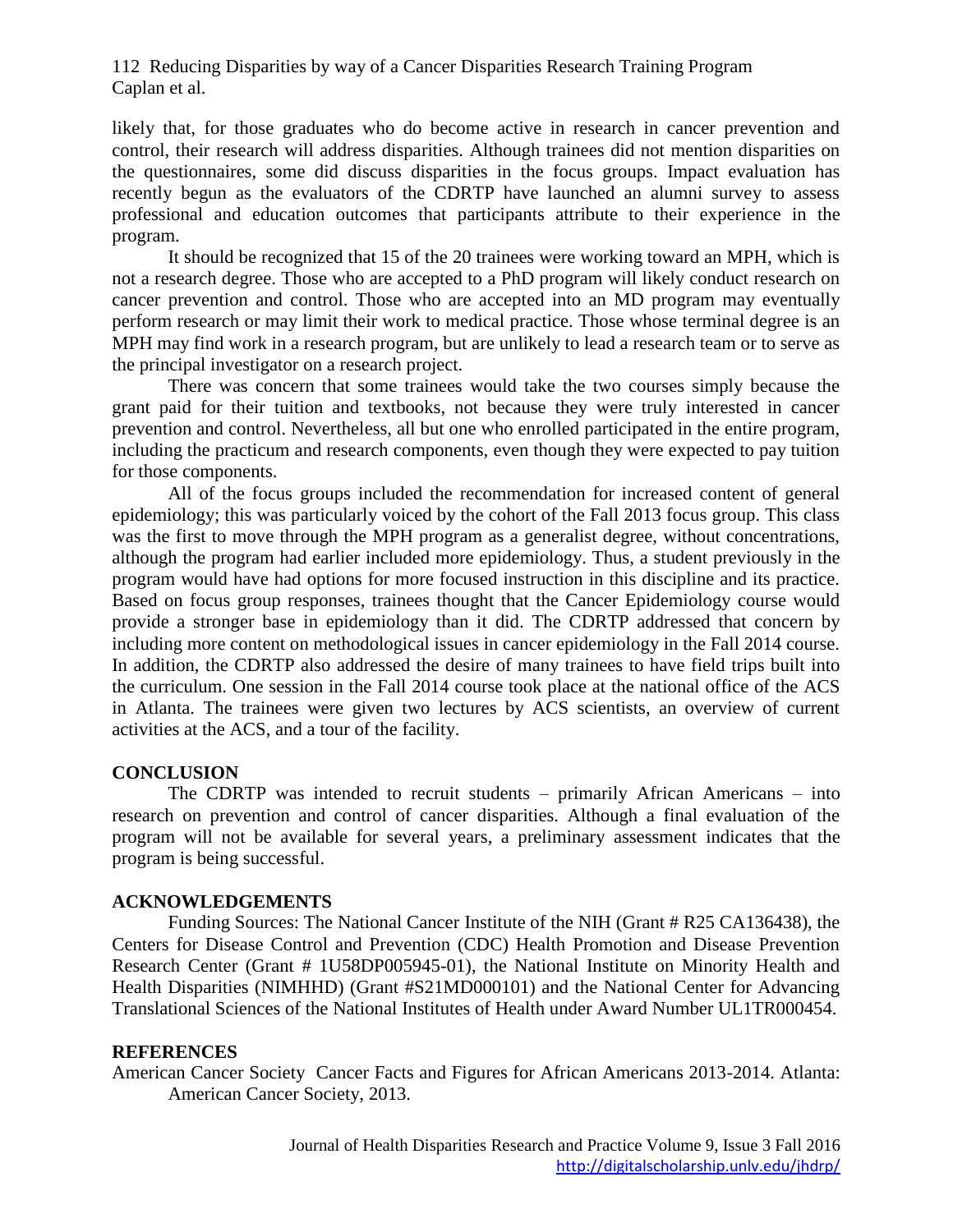- Ashley JM, St Jeor ST, Veach TL, Mackintosh FR, Anderson JL, Perumean-Chaney SE, Krenkel JA, Scott BJ Nutrition and cancer education: ten years of progress, J Cancer Educ 15:123-126, 2000.
- Association of American Medical Colleges Diversity in Medical Education: Facts & Figures 2012. Washington, DC, 2012. Retrieved from https://members.aamc.org/eweb/upload/Diversity%20in%20Medical%20Education\_Facts %20and%20Figures%202012.pdf
- Association of Schools of Public Health Annual Data Report 2010. Washington, DC: Association of Schools of Public Health, 2011. Retrieved from http://www.asph.org/UserFiles/DataReport2010.pdf
- Blackman DJ, Masi CM. Racial and ethnic disparities in breast cancer mortality: are we doing enough to address the root causes? J Clin Oncol. 2006 May 10;24(14):2170-8.
- Braun V, Clarke V. What can "thematic analysis" offer health and wellbeing researchers, Int J Qual Stud Health Well-being. 9:26152, 2014.
- Costanza ME, Gaw VP. Design, implementation, and evaluation of a longitudinal cancer curriculum, J Cancer Educ 2:217-23, 1987.
- DeNavas-Walt C, Proctor BD, Smith JC. U.S. Census Bureau, Current Population Reports, P60- 236, Income, Poverty, and Health Insurance Coverage in the United States: 2011. Washington, DC: U.S. Government Printing Office, 2012.
- Dores GM, Chang S, Berger VW, Perkins SN, Hursting SD, Weed DL. Evaluating research training outcomes: experience from the cancer prevention fellowship program at the National Cancer Institute, Acad Med 81:535-541, 2006.
- Du XL, Fang S, Meyer TE. Impact of treatment and socioeconomic status on racial disparities in survival among older women with breast cancer. Am J Clin Oncol. 2008 Apr;31(2):125- 32.
- Gerend MA, Pai M. Social determinants of Black-White disparities in breast cancer mortality: a review. Cancer Epidemiol Biomarkers Prev. 2008 Nov;17(11):2913-23.
- Ginther, DK, Schaffer, WT, Schnell, J, Masimore, B, Liu, F, Haak, LL, Kington, R. RACE, ETHNICITY, AND NIH RESEARCH AWARDS. Science (New York, N.Y.), 333(6045), 1015–1019, 2011. http://doi.org/10.1126/science.1196783
- Hartman J, Kileff H, McElligott JE, Stephens MA. Trends in Higher Education and Schools of Public Health. Association of Schools & Programs of Public Health, 2011. Retrieved from http://www.aspph.org/wp-content/uploads/2014/06/TrendsinHigherEducation.pdf
- Heimburger DC, Waterbor JW, Fish L, Brooks CM. An interdisciplinary training program in nutrition sciences and cancer, J Cancer Educ 15:130-133, 2000.
- Hirschman J, Whitman S, Ansell D. The black:white disparity in breast cancer mortality: the example of Chicago. Cancer Causes Control. 2007 Apr;18(3):323-33.
- Huth JF. Impact of the Cancer Education Program on career paths of students, J Cancer Educ 6:145-151, 1991.
- Kelly T, Coleman EA, Fifer EK, Burns ER, Orr C, Nicholas RW. Partners in research: Benefits of a summer research program, J Cancer Educ 21(4):243-247, 2006.
- Le Gardeur BY, Lopez-S A. Nutrition and cancer: a curriculum and short student research experiences, J Cancer Educ 15:137-139, 2000.
- Legardeur B, Lopez A, Johnson WD. Evaluation of short research experiences in cancer, J Cancer Educ 8:265-268, 1993.